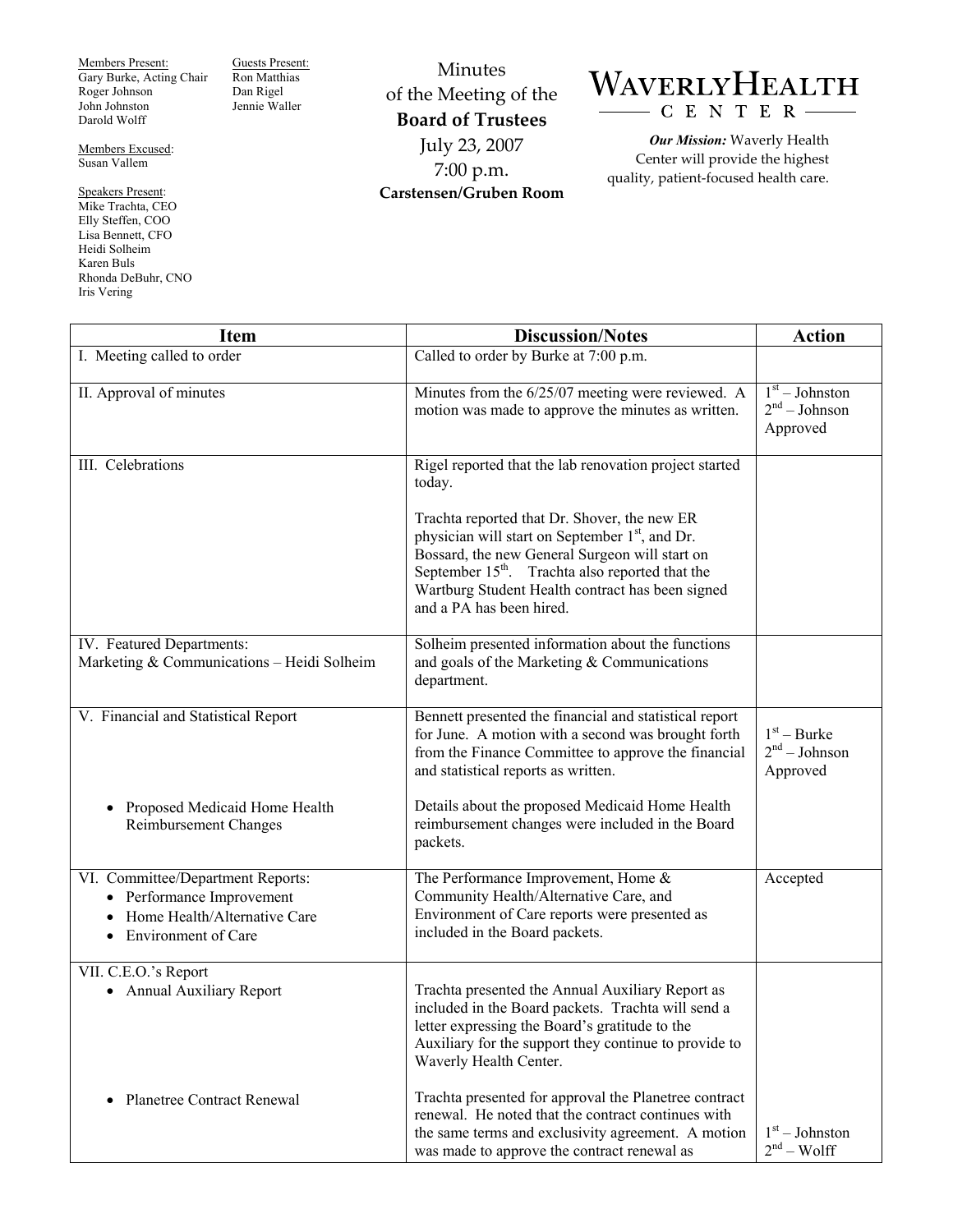|                                                                                                                           | presented.                                                                                                                                                                                                                                                                                                                                                 | Approved                                    |
|---------------------------------------------------------------------------------------------------------------------------|------------------------------------------------------------------------------------------------------------------------------------------------------------------------------------------------------------------------------------------------------------------------------------------------------------------------------------------------------------|---------------------------------------------|
| Taylor Lease                                                                                                              | Trachta presented a lease from Taylor Physical<br>Therapy. Discussion was held regarding the<br>importance of preserving our options. A motion was<br>made to approve the lease as presented.                                                                                                                                                              | $1st - Wolf$<br>$2nd - Johnson$<br>Approved |
| McKesson IT Agreement                                                                                                     | Steffen presented information about the proposed IT<br>agreement with McKesson. Discussion was held<br>regarding the costs and benefits of the agreement and<br>the proposed implementation plan. A motion was<br>made to approve the agreement with McKesson as<br>presented.                                                                             | $1st - Johnson$<br>$2nd - Wolf$<br>Approved |
| VIII. Medical Staff Report                                                                                                | No report.                                                                                                                                                                                                                                                                                                                                                 |                                             |
| IX. Construction Report<br>• Rooftop Garden                                                                               | Steffen reported that construction on the rooftop<br>garden is still a few weeks behind schedule. They<br>anticipate the project will be complete at the end of<br>November.                                                                                                                                                                               |                                             |
| Parking Lot<br>$\bullet$                                                                                                  | Steffen reported that the parking lot has been<br>completed and is in use. She stated that there are<br>some problems with the exit from the lot due to the<br>amount of overlays on the street. The street is due to<br>be replaced next year, but we are working with the<br>city to find and interim solution to the problem.                           |                                             |
| Lab                                                                                                                       | Steffen reported that the lab renovation project<br>started today.                                                                                                                                                                                                                                                                                         |                                             |
| X. Press Ganey Patient Satisfaction Survey<br>Results                                                                     | Solheim presented the Press Ganey Patient<br>Satisfaction Survey quarterly reports (Inpatient,<br>Outpatient, Surgery and ER) and the data collected<br>from the R.O.N.G. forms (Record of<br>Negativity/Grievance). She reported that the Home<br>Health report will be presented at the next Board<br>meeting.                                           |                                             |
| XI. Strategic Plan Update - Elly Steffen                                                                                  | Steffen distributed copies of the Strategic Plan with<br>progress reported to Board members. Items listed in<br>green have been completed. Items listed in blue are<br>currently in process. Items listed in red have not had<br>action yet. Steffen requested that Board members<br>review the plan and respond to her with any<br>comments or questions. |                                             |
| XII. Service Excellence Update - Karen Buls &<br>Rhonda DeBuhr                                                            | DeBuhr presented the Service Excellence update as<br>included in the Board packets.                                                                                                                                                                                                                                                                        |                                             |
| XIII. 5 Million Lives Campaign Update                                                                                     | Vering presented an update on the 5 Million Lives<br>Campaign platforms.                                                                                                                                                                                                                                                                                   |                                             |
| XIV. Old Business                                                                                                         | None                                                                                                                                                                                                                                                                                                                                                       |                                             |
| XV. New Business<br>Reappointment to Medical Staff:<br>$\bullet$<br>Brad Heithoff, M.D. - Active, Family<br>Practice, IHS | Trachta presented the reappointment to the Medical<br>Staff as listed at left. The file has been reviewed by<br>the Executive Committee of the Medical Staff. The<br>Executive Committee recommends approval. A<br>motion was made to approve the reappointment as                                                                                         | $1st - Johnston$                            |